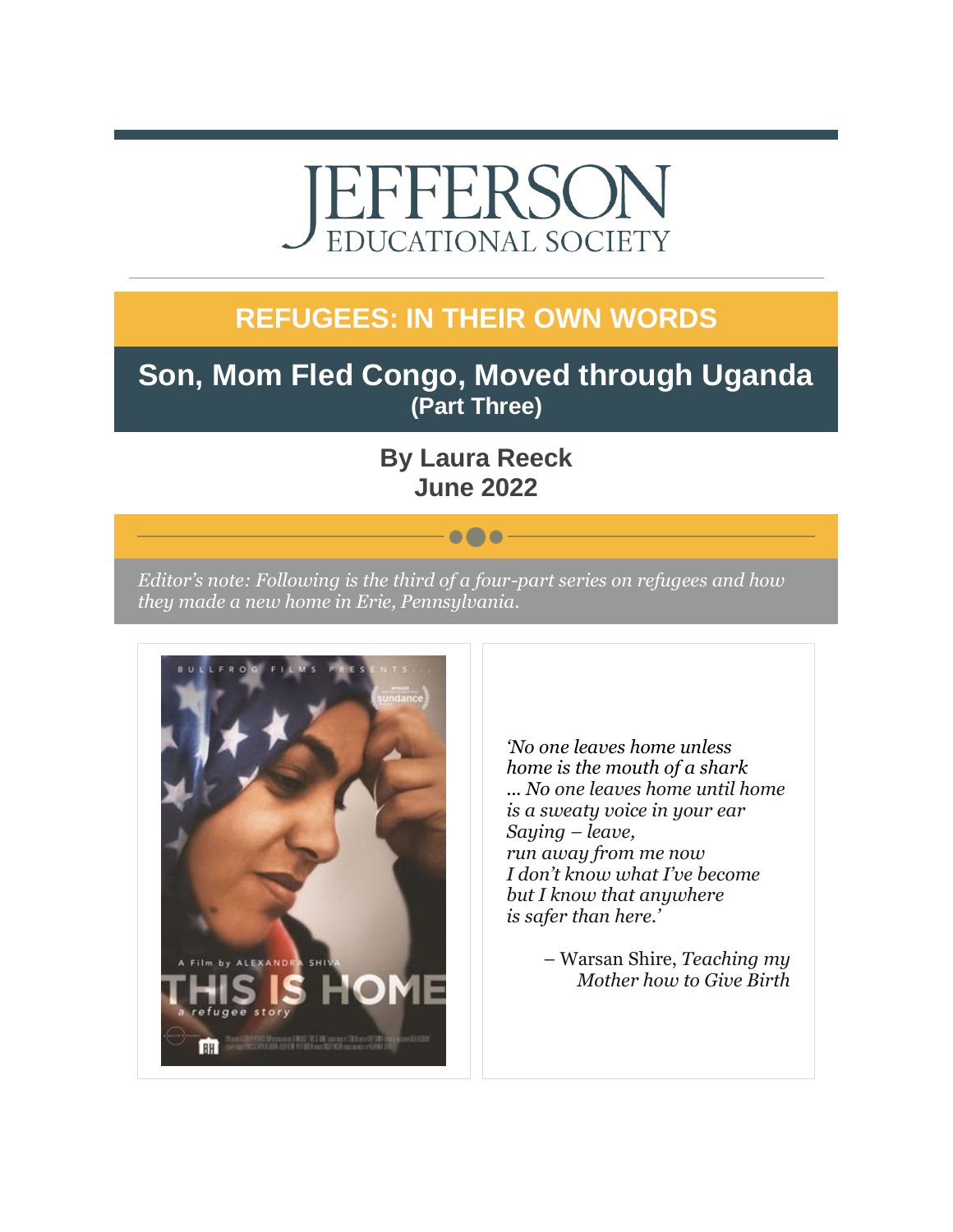*Image sourc[e here](https://r20.rs6.net/tn.jsp?f=00143J68QUd1l6rBXZIyh97TTfqxXdM_P01eOO--1pApIVXQJHSeMhGq6DJfougVxwj9_FpJ4VW2O9VybtwJefjNTXHTTOjgbpzCR9LlkopjfWjZ6vUz8qrU3UDQXqqCDKZF7deIt1k6J3jOuT9O0nEa8wehGznzsx9-lnI_C6au-M=&c=NLsy2Rd4W0ZMkK8vwZaOwkaMcrJTOHgBBFduPtkgrFadvMgVWA11Qw==&ch=AgpVHonGAhjPSvNPBcGBZXIbfLEE8Lr2kWm8f-xUG_czmz9PdaZdvQ==)*

Over the previous two days, interviews with ethnic-Nepali Bhutanese refugees who had lived in camps in Nepal for 20 years or more have been featured. For them, the experience of living in a camp in a second country from the time they were children remains definitional.

In subsequent parts, we will hear from refugees who participated in oral history interviews in July 2018, when then-President Donald Trump's ["Muslim ban"](https://r20.rs6.net/tn.jsp?f=00143J68QUd1l6rBXZIyh97TTfqxXdM_P01eOO--1pApIVXQJHSeMhGq6DJfougVxwjcygWZL7CmjxuzEHbseLOq71Qw6AXGvuIia6tTJNZ_rYq76Ivz9HvO5EgI3rAGQtAuXna7fgDTsAmNJRYQY1y425fJkZlqCSUTi2zJMiWQeR6DNrfBPfXmbC2qvlHLapA&c=NLsy2Rd4W0ZMkK8vwZaOwkaMcrJTOHgBBFduPtkgrFadvMgVWA11Qw==&ch=AgpVHonGAhjPSvNPBcGBZXIbfLEE8Lr2kWm8f-xUG_czmz9PdaZdvQ==) had taken hold. One distinguishing characteristic of the refugees interviewed is that they are all Christians. Previous to the "Muslim ban," Syrian refugees fleeing the violence of the Syrian Civil War had been arriving in Erie, Pennsylvania for resettlement, but all of that stopped with the "Muslim ban."

Another distinguishing feature of the subsequent interviews is that the people interviewed did not spend time in a refugee camp, but rather lived as asylumseekers in large urban centers in a second country.

In the following interview, a male refugee from the Democratic Republic of Congo (DRC), who does most of the talking, is interviewed with his mother. Both transited through Uganda before being granted asylum, never living in a refugee camp, and only benefiting from occasional UNHCR medical assistance as they lived in Uganda's capital of Kampala (population 3.65 million).

Though he claims "sometimes being in the refugee camp is more hard than being in the city," the refugee said the trials of living in an urban center are nonetheless real and present, particularly in terms of finding housing and work as well as paying rent. Meanwhile, one advantage to not living in a camp is having a greater chance at finding work, which was a challenge expressed by all the Bhutanese refugees who lived in camps, and a primary reason they sought resettlement.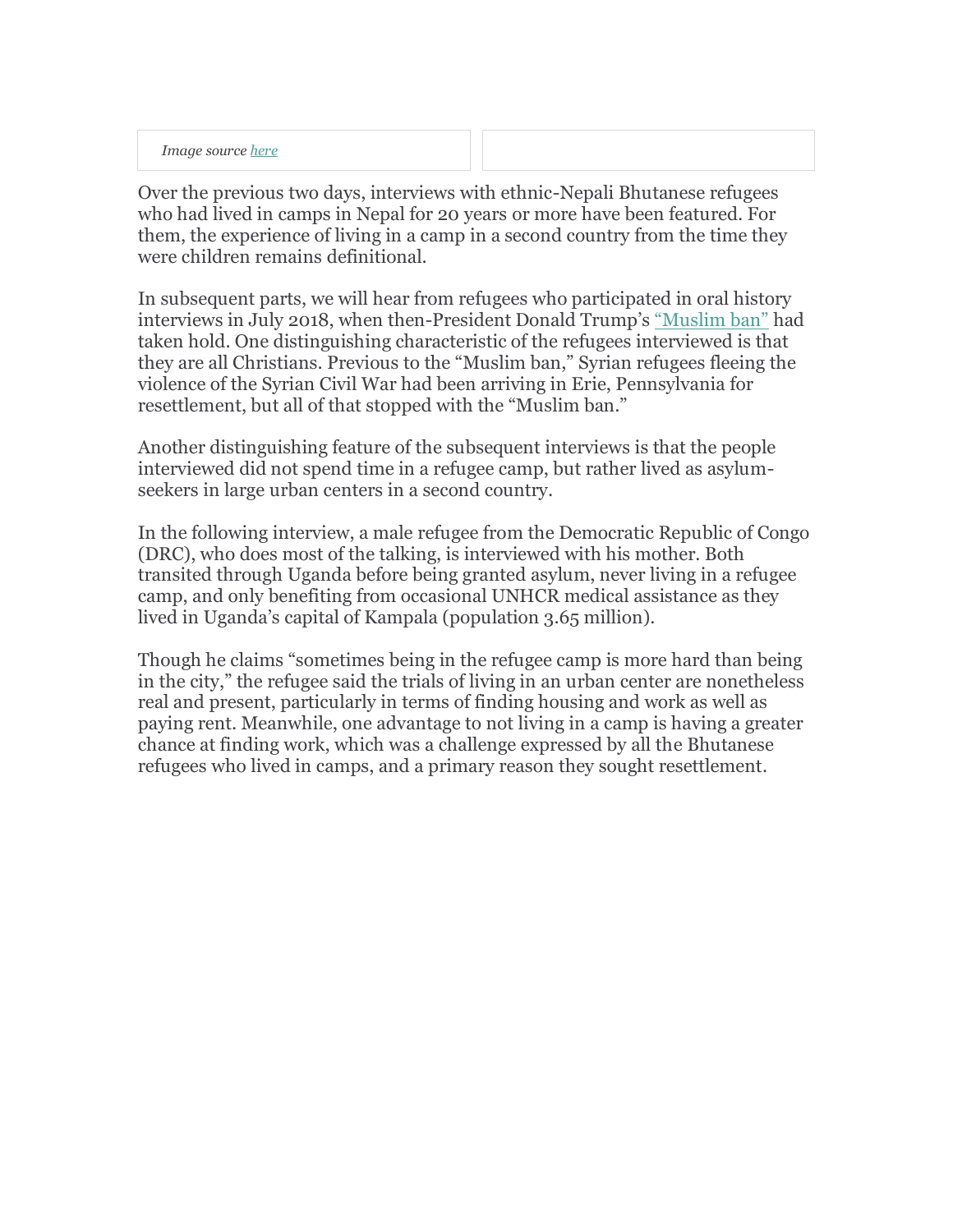

*Image sourc[e here](https://r20.rs6.net/tn.jsp?f=00143J68QUd1l6rBXZIyh97TTfqxXdM_P01eOO--1pApIVXQJHSeMhGq6DJfougVxwjyt2GduelxDuQgOzFUH3NO7J3kAsp-G1XuIT_tmG24UvE0dZodm2_Z0GHpFX-VhP7cYfKjTOY3C_1mRizAoXatEdBf3n2R4zVwVPmsjGzEmggZesUYJH7jeOtFe1ei5_qeiFY_W8vdv2dVDTk7AuI3KV03gprPuQarQ05vRQas4jDC6QFuFpecZltTptmH6z9YcEs7Rv50V2Sxz53jpS6nxEZKGnlgKdBwDns23bR6dY=&c=NLsy2Rd4W0ZMkK8vwZaOwkaMcrJTOHgBBFduPtkgrFadvMgVWA11Qw==&ch=AgpVHonGAhjPSvNPBcGBZXIbfLEE8Lr2kWm8f-xUG_czmz9PdaZdvQ==)*

The circumstances surrounding the son and mother's flight from the DRC are particularly violent and chaotic. The eastern part of the DRC has been embroiled in conflict between government troops and a range of rebel groups for more than 20 years. Today, an estimated [467,000 Congolese](https://r20.rs6.net/tn.jsp?f=00143J68QUd1l6rBXZIyh97TTfqxXdM_P01eOO--1pApIVXQJHSeMhGq6DJfougVxwjk3CfAf596_FXH1JvNvJPXpBjRdVUBO2LOOZpTIy5-uklfJtPl7Ihzz_p_kIzQ7PaUGS12PvnIwVlItz1nA2H9wK4WWvyHPf6SV4rY7uYBhgvdl7mY5dwCQ==&c=NLsy2Rd4W0ZMkK8vwZaOwkaMcrJTOHgBBFduPtkgrFadvMgVWA11Qw==&ch=AgpVHonGAhjPSvNPBcGBZXIbfLEE8Lr2kWm8f-xUG_czmz9PdaZdvQ==) have fled to Uganda and remain unable to return for fear of retribution or persecution, living in protracted expatriation with no end in sight. The nature of the conflict and the groups involved has changed over time, but as recently as [April 2022,](https://r20.rs6.net/tn.jsp?f=00143J68QUd1l6rBXZIyh97TTfqxXdM_P01eOO--1pApIVXQJHSeMhGq6DJfougVxwjk3CfAf596_FXH1JvNvJPXpBjRdVUBO2LOOZpTIy5-uklfJtPl7Ihzz_p_kIzQ7PaUGS12PvnIwVlItz1nA2H9wK4WWvyHPf6SV4rY7uYBhgvdl7mY5dwCQ==&c=NLsy2Rd4W0ZMkK8vwZaOwkaMcrJTOHgBBFduPtkgrFadvMgVWA11Qw==&ch=AgpVHonGAhjPSvNPBcGBZXIbfLEE8Lr2kWm8f-xUG_czmz9PdaZdvQ==) a new wave of Congolese arrived in Uganda seeking refuge from March 23 rebels.

While at school in South Kivu as a 12-year-old, the man was forced to flee a rebel attack on his school. He headed into the surrounding forest and arrived in Rutshuru, North Kiva, ultimately meeting up with his aunt but leaving his mother behind. Later, he would cross the border into Uganda with no passport or identity papers. He was separated from his mother for one and a half years before being reunited with her in Uganda (after hearing that she had appeared on a Ugandan television program on International Women's Day devoted to refugee women, he was able to locate her in Uganda). He left a brother and sister with whom he had had no contact for nine years, describing his flight as "survival of the fittest," leaving and not looking back.

#### [\[Audio clip 1, fleeing\]](https://r20.rs6.net/tn.jsp?f=00143J68QUd1l6rBXZIyh97TTfqxXdM_P01eOO--1pApIVXQJHSeMhGq6DJfougVxwjXE_e-0l1zmJskgeDD74nKHRJet7c1LOOgdeFf5lhqhH4ib7QGirGug9YEoeIltxbzynDetkZZNxXr-vN_iqSlPMqQ8C4iejKCflGohKIL6eg6pc4p35Sz_Q3NunwH9wOo0xO-t10QVVB-OsbZaQ3pqhZJf0LYpSc548NpLs2lq8=&c=NLsy2Rd4W0ZMkK8vwZaOwkaMcrJTOHgBBFduPtkgrFadvMgVWA11Qw==&ch=AgpVHonGAhjPSvNPBcGBZXIbfLEE8Lr2kWm8f-xUG_czmz9PdaZdvQ==)

While living in an urban center with Ugandans, cultural and language differences were obvious, and discrimination against Congolese refugees was significant. Intergroup relations were sometimes strained as misperceptions among Ugandans characterized Congolese refugees falsely, while at the same time calling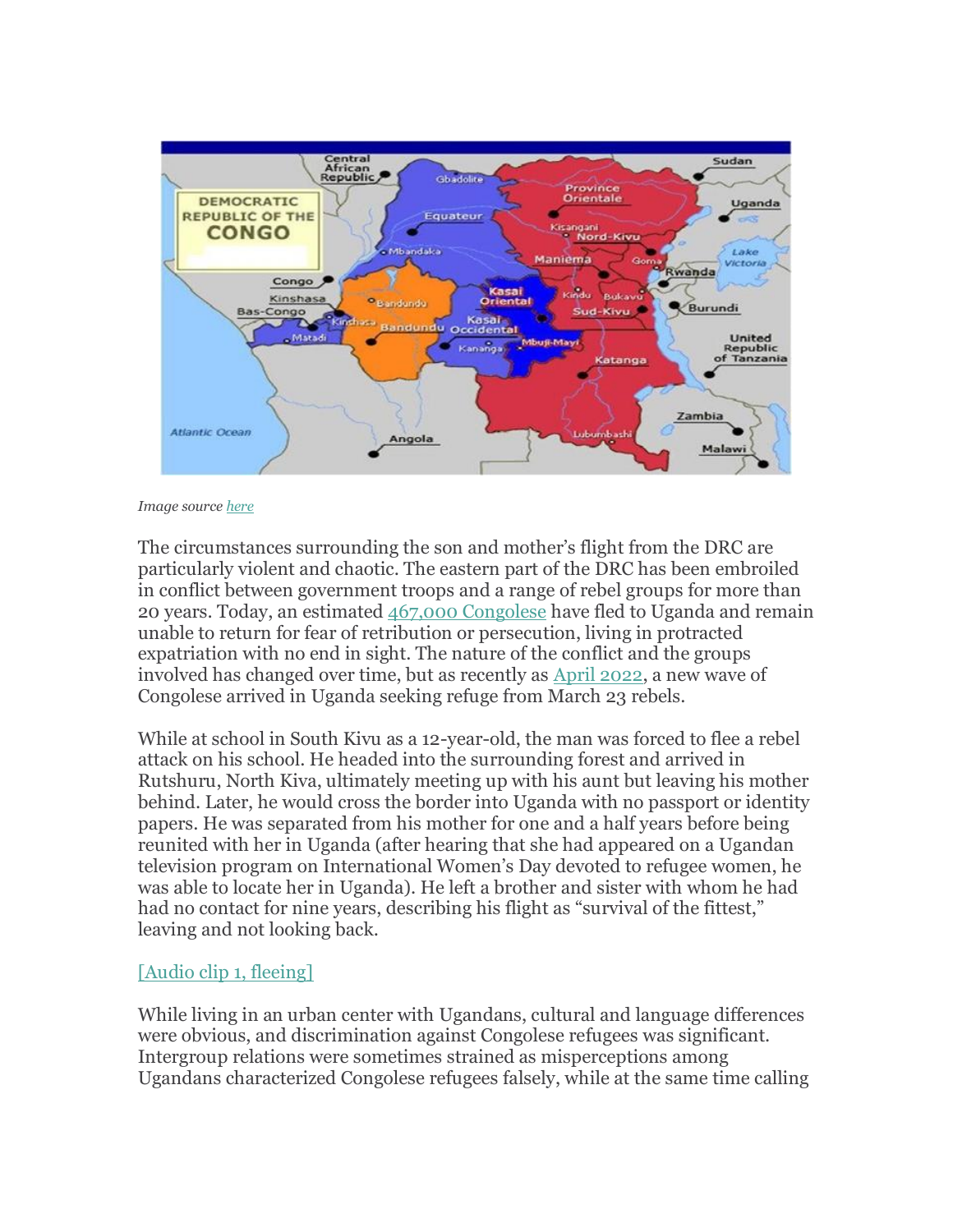attention to their differences, with their Swahili language being one marker for this. So while in some cases living outside a refugee camp can lead to greater freedoms and more access to economic advancement, living in an urban center among a local population can also lead to tensions and forms of discrimination, as the interviewee describes here:

#### [\[Audio clip 2, relations with Ugandans\]](https://r20.rs6.net/tn.jsp?f=00143J68QUd1l6rBXZIyh97TTfqxXdM_P01eOO--1pApIVXQJHSeMhGq6DJfougVxwj1BCT2mWpFKMPYTytcqvH8gxt5J_2z9FPMMvyPOqKG6rxVp41F2yg4JGzZ8xwFPZAOC3TDPhAD8-9VZ0SSsgUW1KyAlOEYIuMmAZnF9GMfFWbAHzqnaEvOg2cwkwUXCc7gwsUjw4ixaq22N5mkWkJwiKblW59uSEssjU-vFLm1_M=&c=NLsy2Rd4W0ZMkK8vwZaOwkaMcrJTOHgBBFduPtkgrFadvMgVWA11Qw==&ch=AgpVHonGAhjPSvNPBcGBZXIbfLEE8Lr2kWm8f-xUG_czmz9PdaZdvQ==)

According to the male interviewee, he and his mother held refugee cards while living in Kampala and were registered with UNHCR as soon as they applied for asylum; ultimately, they were resettled because of his mother's deteriorating medical condition and were assigned without choice to Erie. As mentioned in Part I, financial assistance, at least in the case of Catholic Charities in Erie, lasts for either three or six months depending on family situation. From that point forward, refugees must find work to support themselves and pay rent. The son and mother had been in Erie for two months when they were interviewed and had a few impressions of Erie and also some thoughts on finding work upon arrival in Erie:

#### [\[Audio clip 3, Impressions of Erie\]](https://r20.rs6.net/tn.jsp?f=00143J68QUd1l6rBXZIyh97TTfqxXdM_P01eOO--1pApIVXQJHSeMhGq6DJfougVxwjiDpLm_o4rEU7dOfoMgIGO5IVn2iFJoYG2NcBVcnLFcUxAxc_Uonl2quG8zIZR9oO1MiWXVZDyWH2mQT7oB-ikhjeDiudgMaZCyX_N7sctj5C8qnRltdJZ2od8vnuX3faQHVrgHJ1_K0dtjlwBQKugPCAgH8zM9WqDCo6RhlCvQk=&c=NLsy2Rd4W0ZMkK8vwZaOwkaMcrJTOHgBBFduPtkgrFadvMgVWA11Qw==&ch=AgpVHonGAhjPSvNPBcGBZXIbfLEE8Lr2kWm8f-xUG_czmz9PdaZdvQ==)

A recent documentary film *[This is Home: A refugee story](https://r20.rs6.net/tn.jsp?f=00143J68QUd1l6rBXZIyh97TTfqxXdM_P01eOO--1pApIVXQJHSeMhGq6DJfougVxwjJSc1skLUDqu4pg8x_5hYVApuXoecid82R0XC34aajtFpJRNswzsTmVSXT8ttrEsS4Yx8kJepXmOOI-ZSYDZsdKDfIT1-xMDt8yticQF6U7E5sLyeth8O-w==&c=NLsy2Rd4W0ZMkK8vwZaOwkaMcrJTOHgBBFduPtkgrFadvMgVWA11Qw==&ch=AgpVHonGAhjPSvNPBcGBZXIbfLEE8Lr2kWm8f-xUG_czmz9PdaZdvQ==)* (directed by Alexandra Shiva, 2018) portrays the immediacy and the urgency for refugees in finding work, but also in learning enough English to meet employer demands and expectations or even to be able to read through a job ad. All of this is taking place simultaneously to feelings of loss and residual feelings of fear.

Released the same year, a documentary short featuring Maitham Basha-Agha as narrator, *[Rust Belt New Americans](https://r20.rs6.net/tn.jsp?f=00143J68QUd1l6rBXZIyh97TTfqxXdM_P01eOO--1pApIVXQJHSeMhGq6DJfougVxwj_B_fiAs7phnV0M7bvEKBBFZdZJkrjD3DogfOf_wGu_23wk52O3r4u-3DwDvN9yDUHD2hQCIrbJtsfoar8K0JuPu8RNGS62ZXYSJrDdQQTjBr5AvEb7gf4Q==&c=NLsy2Rd4W0ZMkK8vwZaOwkaMcrJTOHgBBFduPtkgrFadvMgVWA11Qw==&ch=AgpVHonGAhjPSvNPBcGBZXIbfLEE8Lr2kWm8f-xUG_czmz9PdaZdvQ==)* (directed by Jessica Yochim, 2018), takes the example of Erie to show New Americans well into or on the other side of the cultural adaptation process – as success stories in resettlement. This is to say that the challenges are real, just as the success stories are, as refugees fleeing persecution arrive in a new country that will become their new home.

At one point in the interview, the Congolese refugee states he does not believe that the Ugandans he encountered during his seven years of living in Uganda knew what it means and entails to be a refugee. That is certainly also true in the United States. The interviews over this week beginning with World Refugee Day on Monday (June 20) are meant to help raise awareness and understanding about the reality of refugees and also to debunk some of the negative stereotypes that are held about them.

#### **ABOUT THE AUTHOR**